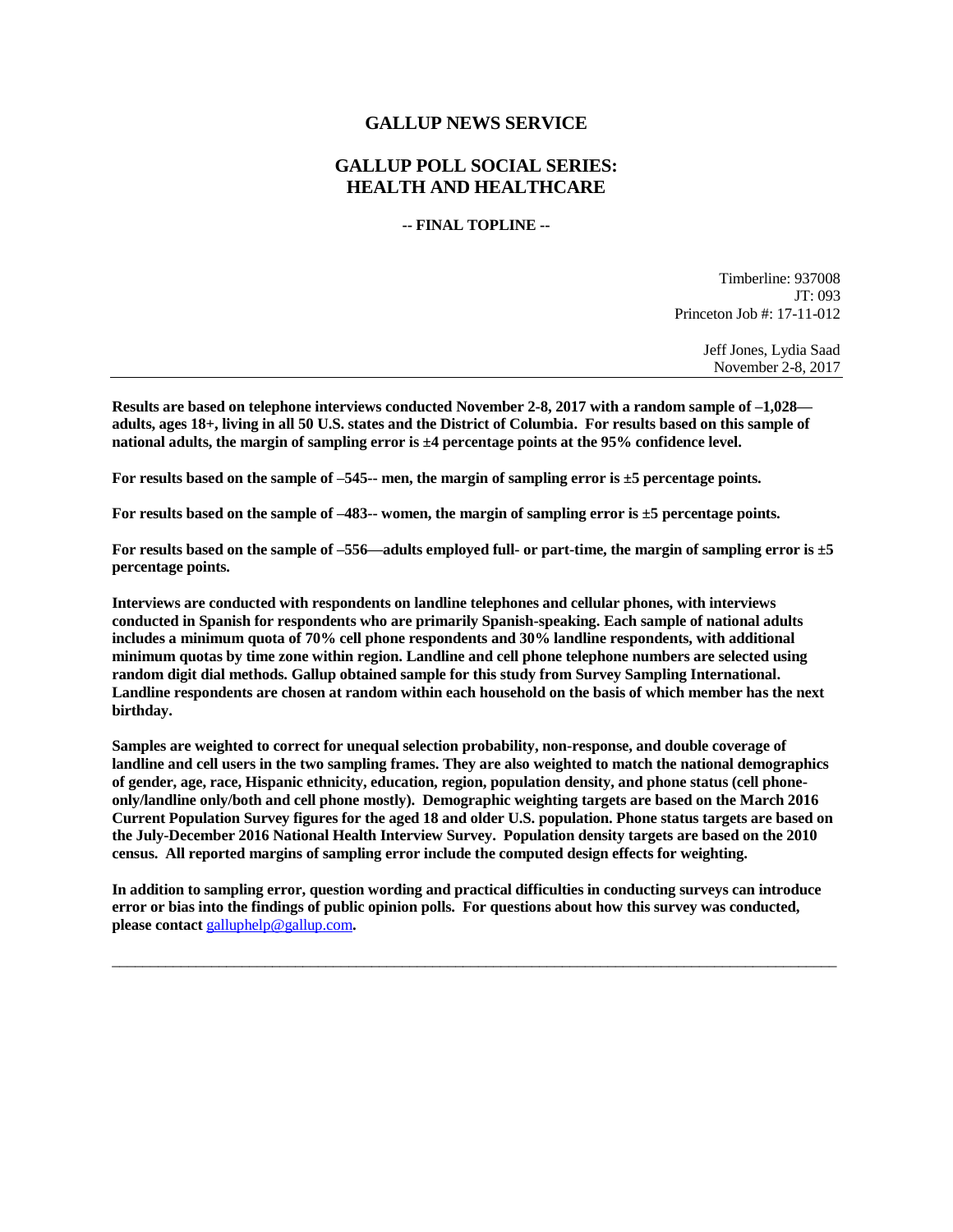On a different topic,

28. Do you generally approve or disapprove of the 2010 Affordable Care Act, signed into law by President Obama that restructured the U.S. health care system?

|                     | Approve | Disapprove | No opinion       |
|---------------------|---------|------------|------------------|
| 2017 Nov 2-8        | 50      | 44         | 6                |
| 2017 Jul 5-9        | 53      | 44         | 3                |
| 2017 Apr 1-2 ^      | 55      | 41         | $\overline{4}$   |
| 2016 Nov 9-13       | 42      | 53         | 5                |
| 2016 Aug 30-31 ^    | 44      | 51         | 5                |
| 2016 May 6-8 ^      | 47      | 49         | $\overline{4}$   |
| 2015 Nov 4-8        | 44      | 52         | $\overline{4}$   |
| 2015 Jul 1-5 ^      | 47      | 48         | 5                |
| 2015 Apr 1-4 ^      | 41      | 53         | 6                |
| 2014 Nov 6-9        | 37      | 56         | 6                |
| 2014 Oct 1-2 ^      | 41      | 53         | 6                |
| 2014 May 21-25 ^    | 43      | 51         | 5                |
| 2014 Apr 7-8 ^      | 43      | 54         |                  |
| 2014 Feb 28-Mar 2 ^ | 40      | 55         | $\frac{3}{5}$    |
| 2014 Jan 31-Feb 1 ^ | 41      | 51         | 9                |
| 2014 Jan 3-4 ^      | 38      | 54         | 8                |
| 2013 Dec 11-12 ^    | 41      | 51         | 8                |
| 2013 Nov 23-24 ^    | 40      | 54         | 6                |
| 2013 Nov 7-10       | 40      | 55         | $\overline{4}$   |
| 2013 Oct 26-28 ^    | 44      | 47         | 9                |
| 2013 Oct 18-20 ^    | 45      | 50         | 6                |
| 2013 Aug 17-18 ^    | 41      | 49         | 11               |
| 2013 Jun 20-24      | 44      | 52         | $\overline{4}$   |
| 2012 Nov 15-18 †    | 48      | 45         | $\boldsymbol{7}$ |

^ Asked on Gallup Daily tracking survey

† WORDING: Do you generally approve or disapprove of the 2010 Affordable Care Act, also known as "Obama-care," that restructured the U.S. health care system?

29. *(Asked of those who approve of the Affordable Care Act)* If you had to choose, would you rather – [ROTATED: keep the Affordable Care Act in place largely as it is, (or) keep the Affordable Care Act in place but make significant changes to it]?

### **BASED ON –506—ADULTS WHO APPROVE OF THE AFFORDABLE CARE ACT; ±5 PCT PTS**

|               | <u>Keep as is</u> | <u>Keep but change</u> | No opinion |
|---------------|-------------------|------------------------|------------|
| 2017 Nov 2-8  | 42                | 56                     |            |
| 2016 Nov 9-13 | 33                | 66                     |            |